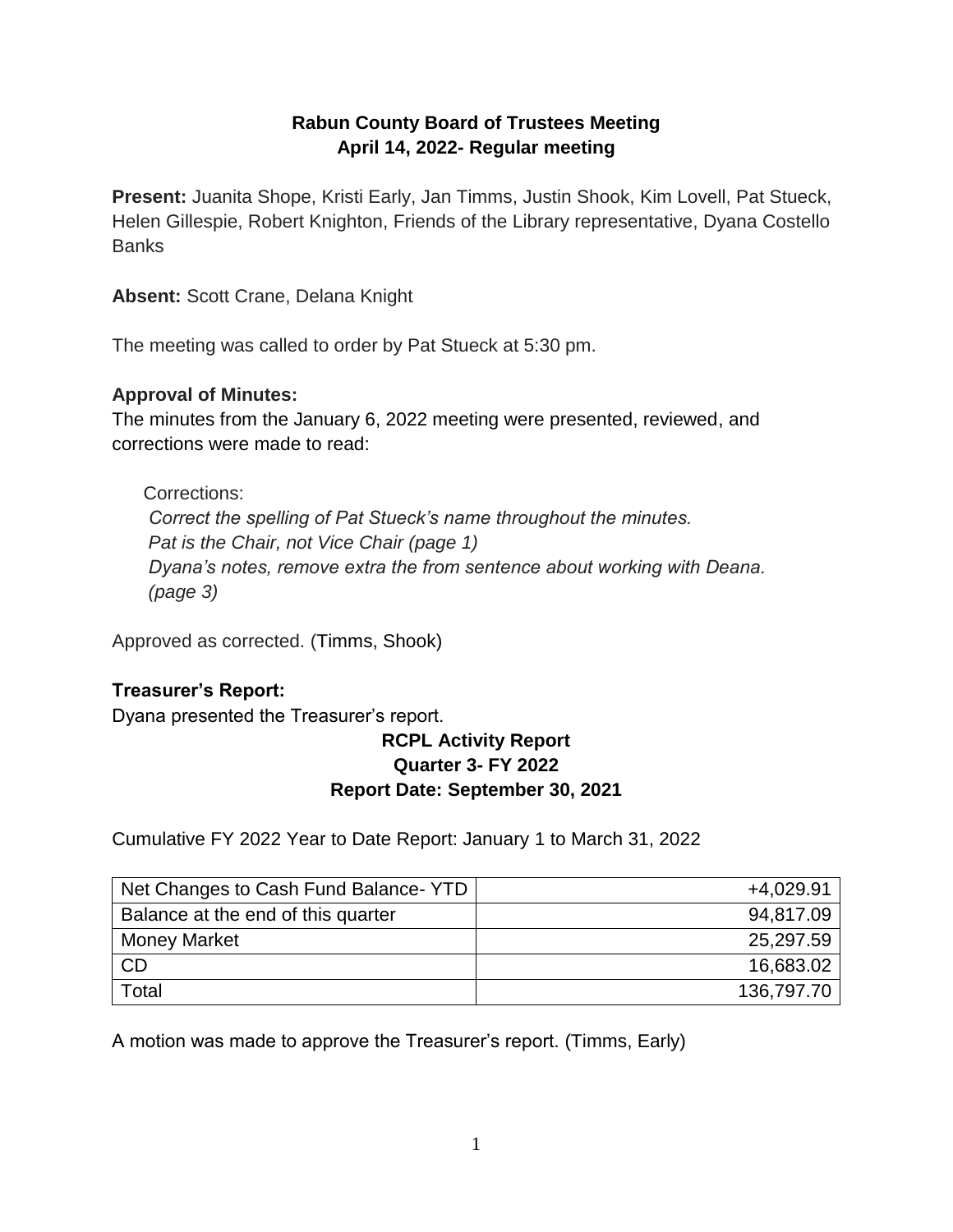## **Recognition of Visitors:**

No visitors were present. Pat introduced Kim Lovell as the new board member who replaces Brenda Cathey.

## **Report from the Library Manager:**

Dyana presented the Library Manager report.

# **Public Service Activity Quarter 3- FY 2022 Report Date: March 31, 2022**

|                            | <b>FY 22</b> | <b>Pervious Quarter</b> |           |
|----------------------------|--------------|-------------------------|-----------|
| <b>Circulations</b>        | 12,183       | 12,356                  | $-1.40%$  |
| e-Library                  | 2,334        | 2,243                   | 4.05%     |
| Program Attendance         | 95           | -                       |           |
| <b>Computer Usage</b>      | 854          | 942                     | $-9.34%$  |
| Wireless computer usage    | 13,520       | 18,054                  | $-25.11%$ |
| Total measured usage       | 41,372       | 33,595                  | 23.15%    |
|                            |              |                         |           |
| <b>Patron Registration</b> | 90           | 79                      | 13.92%    |

- In honor of Brenda Cathey's service on the Board of Trustees, several of her favorite books have been purchased. A bookplate will be displayed in each book in recognition of Brenda's service.
- The shelves for the Community Room have been ordered and are expected to arrive in late July.
- Selecting storage cabinets for the Community Room is an ongoing project.
- Dexter Allen will be building more shelving units for the library. This will be an ongoing project.
- Shelving units have been purchased for the storage room and items not needed by the library are being discarded.
- A die cutter has been ordered.
- Four additional tables have been ordered and should arrive before Summer Reading starts.
- The seating area in the Young Adult area needs to be replaced. The process of finding suitable replacements has started.
- The library has started holding in person programming since late February. Monthly events include: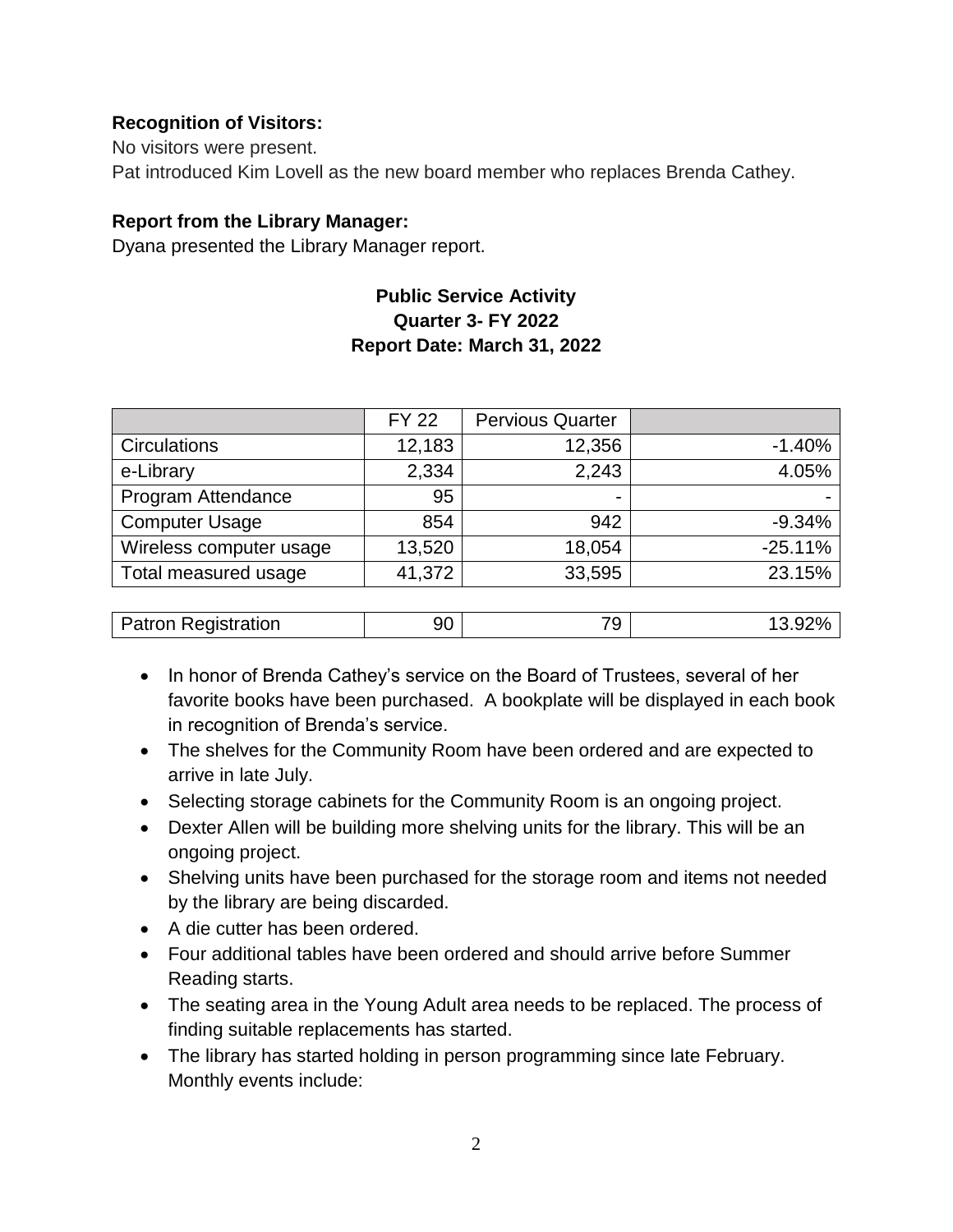- $\circ$  The Foxfire lecture series with the third lecture this month. Kami from Foxfire selects the presenters.
- o The Foxfire Fiber Friends group is also meeting in the Community Room.
- o Wednesday movie matinees have started once again. The FOL purchased the license and are providing the refreshments for the movies. At this time, we are holding movies on the first and third Wednesdays of the month.
	- Due to limitations from the licensing company, we are limited on what we can announce in the newspaper and radio.
- $\circ$  Crafternoon has also started and is held the fourth Tuesday of each month.
- $\circ$  Currently both the Friends of the Library and Ferst are using the Community Room for their monthly meetings.
- Preschool Storytime has been in person since February, and we have seen both old and new faces.
- Summer Reading Program
	- o The SRP plans are moving ahead.
	- o Request for local support:
		- A list of local businesses the library has reached out to is provided. Included are businesses we hope the Library Board will reach out to. Please let me know who is reaching out to what organizations so we do not reach out to the same business multiple times.
	- $\circ$  This year Beanstack will be an option for the patrons of our library. We are having several short Beanstack challenges between now and the start of Summer Reading.
- The Friends of the Library has provided amazing support to the library and its programs.
- Timesheets have been digital since the beginning of the year and it has been great, especially when the library was closed for weather or when employees are out sick.
- Budget for FY23
	- o On March 24, the library budget was presented for FY23.
	- $\circ$  On April 21, there is a meeting with the Commissioners to answer any questions the Board of Commissioners might have regarding the budget request. I will be attending.
- Lib Tech Funding FY22 request has been made and now waiting on approval.

Additional comments from the report from the Library Manager

- A second self-check station has been set up in the Book Shop. Patrons who need additional help may ring the bell for library staff assistance.
- The LibTech funding will allow for 5 to 8 new computers.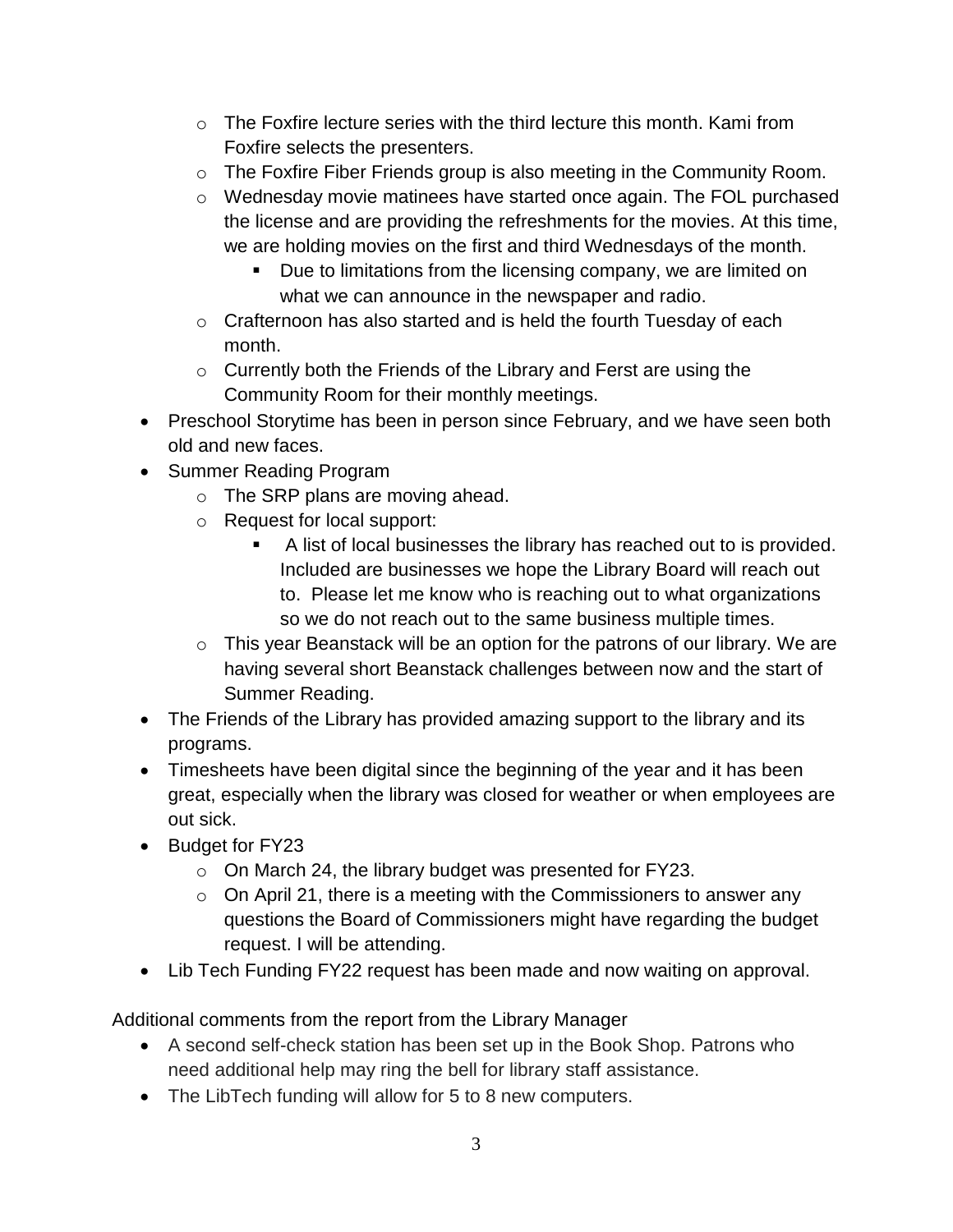• Melissa and Dyana met with David Conley to review the yearly library budget requests. Dyana reported the meeting was brief and concise.

# **Reports from Committees:**

Building and Grounds

- The landscaping will be installed before the hot season and completed before the Summer Reading Program.
- Ali will be painting the windows for the summer reading program. Library signage will be incorporated in her window designs.
- The interior security camera system will be upgraded to improve monitoring throughout the library.
- The restroom renovation project remains on hold.
- Shelves have been ordered for the Community Room, the storage room, and to replace dated shelving throughout the library.

By-laws

- Corrections have been made by the by-laws committee to remove the library hours and usage hours of the community room from the handbook.
- The by-laws committee will meet in May to continue to review and update the library handbook.

Financial

• The financial committee requested a 10% budget increase from the county commissioners.

# Committee Membership

Committee assignments were made for the 2022-2023 year.

- Financial: Juanita, Chair, Pat, and Dyana
- By-laws: Jan, Chair, Helen, and Kim
- Building and Grounds: Kristi, Chair, Justin, and Dyana
- Library Manager evaluator: Pat

# **Report from the Director**

Dyana gave Delana's Director's report. Director's Report to follow the minutes**.**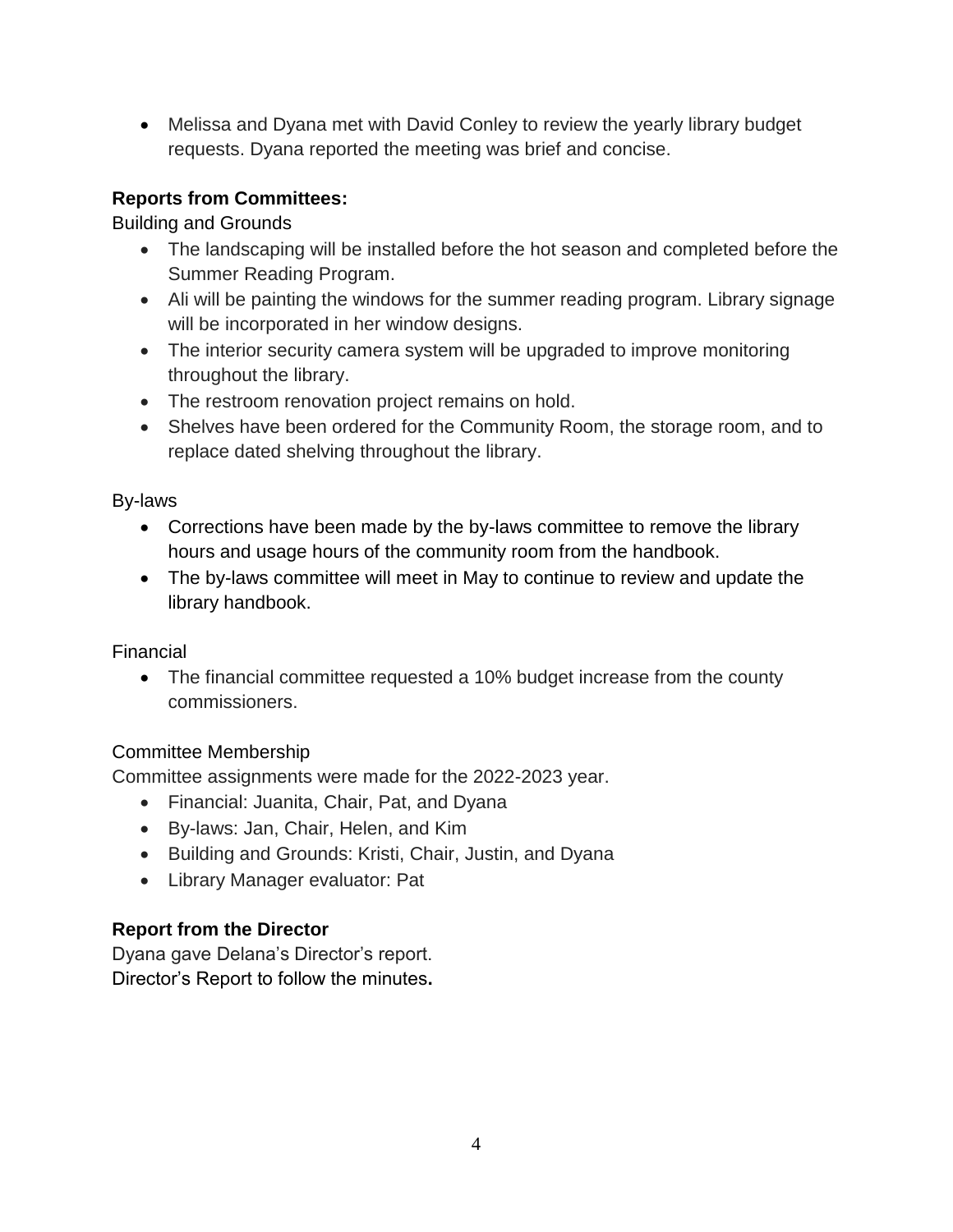## **Friends of the Library Report:**

- FOL membership drive and annual renewals have gone very well with membership up 50% overall.
- FOL has received recent donations from Walmart, United Community Bank, and the Lake Rabun Foundation, as well as generous individuals.
- Fundraising event at Currahee Brewery in March raised almost \$2,000 in tips and donations and 28 new memberships.
- Spring Book Sale scheduled for May 2-6.
- FOL is sponsoring and providing refreshments for the Foxfire lecture series and the library movie presentations.

#### **Communications**

No communications to report.

## **Unfinished Business**

No unfinished business to report.

#### **New Business**

Staff Day request for April 26.

Approved. (Timms, Early)

Northeast Georgia Regional Library System Participation Agreement

Approved. (Shope, Timms)

Regional Board Membership

Jan, Helen and Pat were appointed to serve on the Regional Board Approved. (Timms, Lovell)

Nominating Committee Recommendations

The nominating committee recommended the following officers:

- Chairman: Pat Stueck
- Vice Chairman: Juanita Shope
- Secretary: Helen Gillespie
- Treasurer: Dyana Costello Banks
- A motion was made to approve the officers. (Timms, Lovell)

#### **Other Discussions**

No other discussions

Next scheduled meeting- Thursday, July 14 at 5:30 pm

#### **Adjournment Time** 6:30 pm